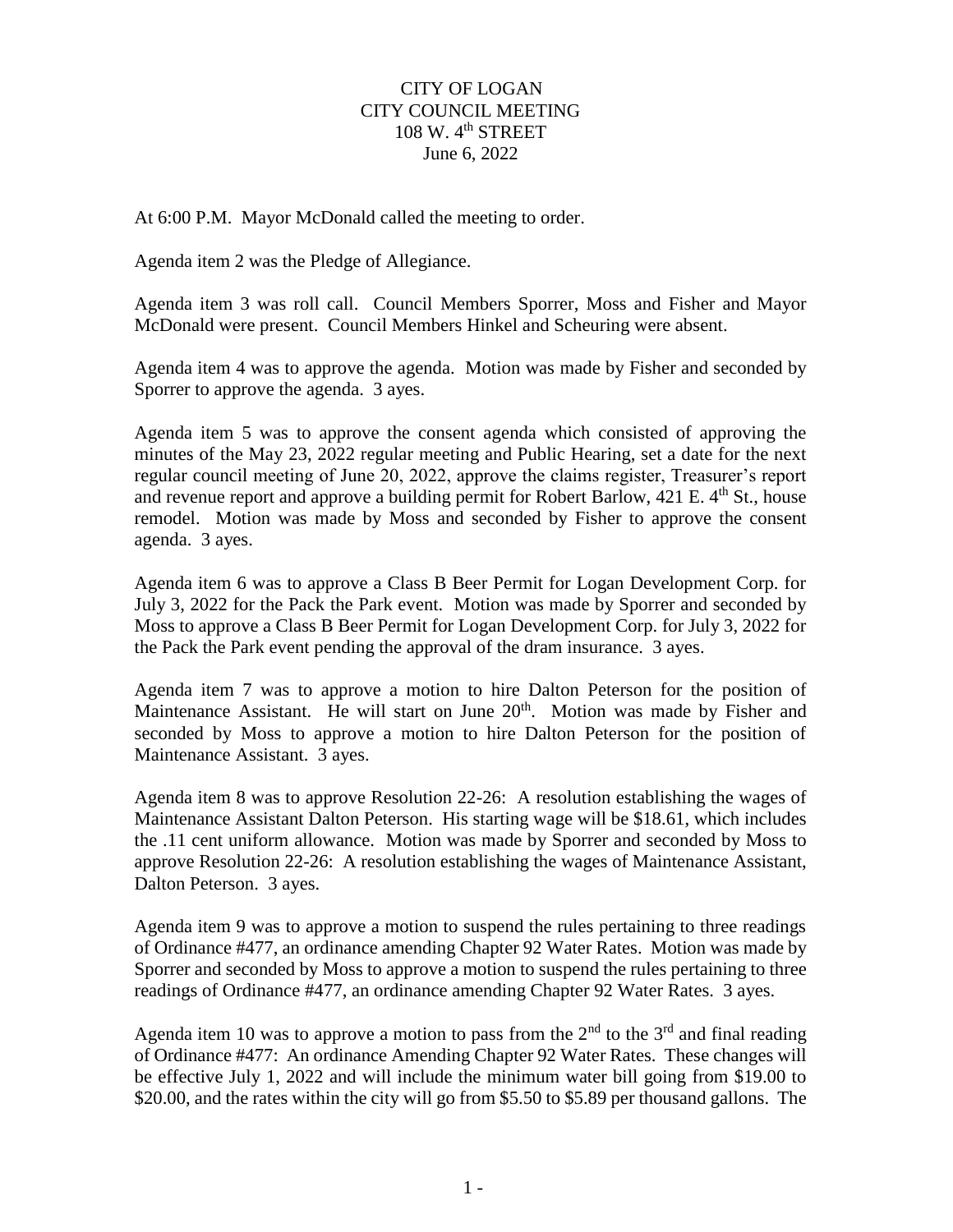due date will change from the  $10<sup>th</sup>$  to the  $15<sup>th</sup>$  of the month, and a late payment penalty after the 15<sup>th</sup> will go from 1 1/2% to 5%. The deposit for new customers will go from \$100.00 to \$150.00. Motion was made by Fisher and seconded by Moss to approve a motion to pass from the  $2<sup>nd</sup>$  to the  $3<sup>rd</sup>$  and final reading of Ordinance #477: An ordinance Amending Chapter 92 Water Rates. 3 ayes.

Agenda item 11 was to approve a motion to suspend the rules pertaining to three readings of Ordinance #478, an ordinance amending Chapter 99 Sewer Rates. Motion was made by Moss and seconded by Fisher to approve a motion to suspend the rules pertaining to three readings of Ordinance #478, an ordinance amending Chapter 99 Sewer Rates. 3 ayes.

Agenda item 12 was to approve a motion to pass from the  $2<sup>nd</sup>$  to the  $3<sup>rd</sup>$  and final reading of Ordinance #478: An ordinance amending Chapter 99 Sewer Rates. The rates include a 7% increase to the cost per 1,000 gallons from \$3.30 to \$3.54. Motion was made by Sporrer and seconded by Moss to approve a motion to pass from the  $2<sup>nd</sup>$  to the 3<sup>rd</sup> and final reading of Ordinance #478: An ordinance amending Chapter 99 Sewer Rates. 3 ayes.

Agenda item 13 was to approve allowing Scott Muxfeldt to use accrued vacation hours to pay for health insurance premiums after his retirement on July 1, 2022. Motion was made by Sporrer and seconded by Fisher to allow Scott Muxfeldt to use accrued vacation hours to pay for health insurance premiums after his retirement on July 1, 2022. 3 ayes.

Agenda item 14 was to approve Resolution 22-25: A resolution setting salaries of city employees on July 1, 2022. Motion was made by Moss and seconded by Sporrer to approve Resolution 22-25: A resolution setting salaries of city employees on July 1, 2022. 3 ayes.

Agenda item 15 was the Clerk's report.

Agenda item 16 was citizen's questions/comments. Susan Bonham let the Council know that it was a hardship for her to have to wait until after the Council meeting to set up for the election. Mat Gross gave an update on the Wine & Stein event happening this weekend.

Agenda item 17 was to approve a motion to go into Closed Session according to Chapter 21.5(j) of the Iowa Code to discuss the purchase of particular real estate only where premature disclosure could be reasonably expected to increase the price the governmental body would have to pay for that property. At 6:40 P.M. motion was made by Sporrer and seconded by Moss to approve going into Closed Session according to Chapter 21.5(j) of the Iowa Code to discuss the purchase of particular real estate only where premature disclosure could be reasonably expected to increase the price the governmental body would have to pay for that property. 3 ayes.

At 7:05 P.M. motion was made by Sporrer and seconded by Moss to come out of closed session. 3 ayes. No decisions were made in closed session.

## CLAIMS

## ACCO CHEMICALS \$1,738.26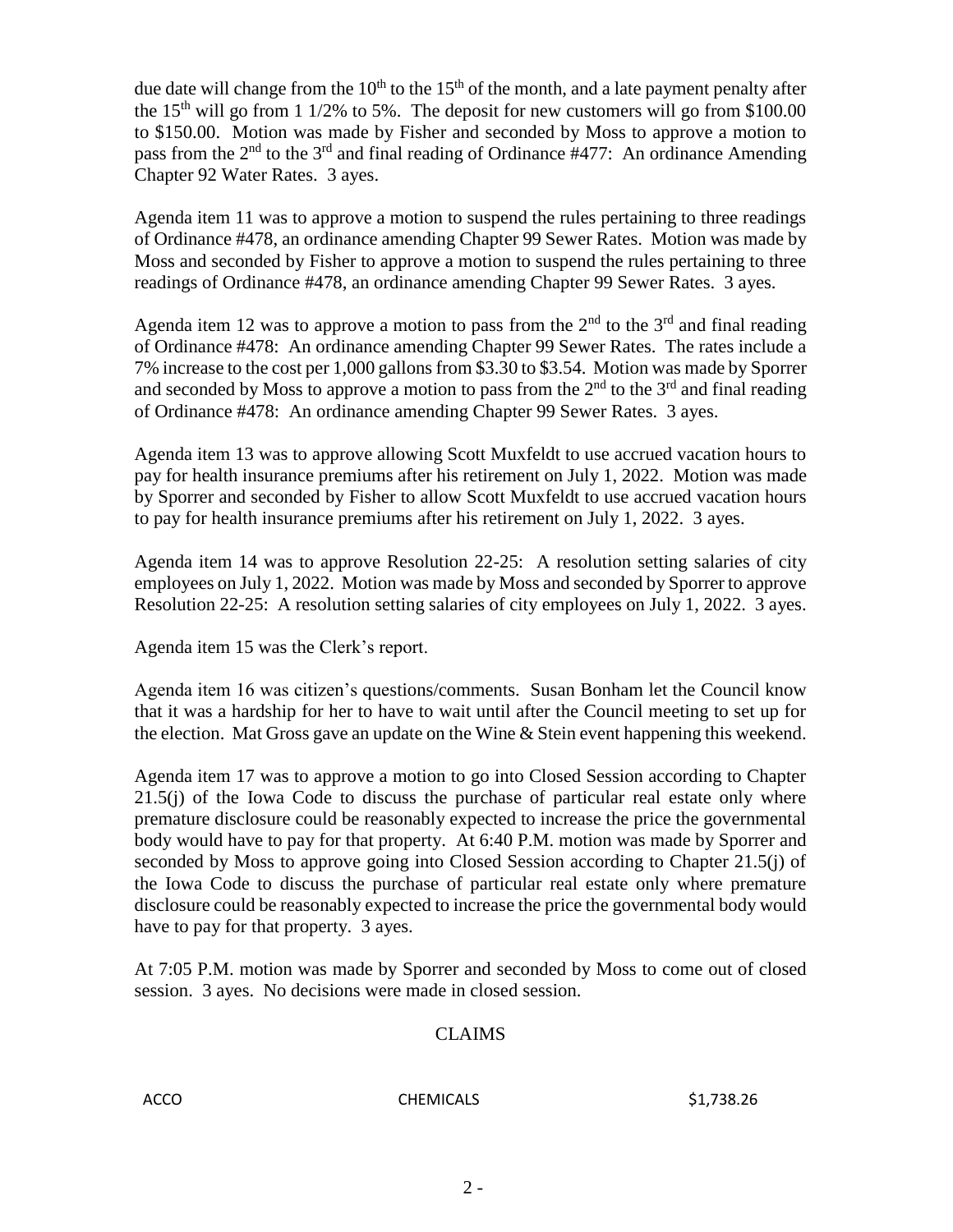| <b>AMERICAN EXPRESS</b>            | SUMMER READING SUPPLIES                 | \$248.76          |
|------------------------------------|-----------------------------------------|-------------------|
| <b>BOHLMANN INC</b>                | <b>TRASH RECEPTACLE</b>                 | \$590.00          |
| <b>BUCY EVELYN</b>                 | <b>REIMBURSE FOOD</b>                   | \$453.34          |
| <b>COMMUNITY BANK</b>              | PRINCIPAL/INTEREST 400K LOAN            | \$18,086.00       |
| <b>DEMCO</b>                       | <b>OFFICE SUPPLIES</b>                  | \$72.28           |
| <b>SHERI DEVOR</b>                 | <b>DEPOSIT REFUND</b>                   | \$30.33           |
| HARR CO HUMANE SOCIETY             | 28E AGREEMENT                           | \$194.30          |
| <b>HARR CO LANDFILL</b>            | ASSESSMENT                              | \$3,362.50        |
| IA DEPT OF INSPECTIONS             | <b>FOOD SERVICE LICENSE</b>             | \$150.00          |
| <b>IA DEPT OF REVENUE</b>          | <b>WET/SALES TAX</b>                    | \$1,504.00        |
| <b>IOWA ONE CALL</b>               | <b>LOCATES</b>                          | \$41.40           |
| <b>IPERS</b>                       | <b>IPERS</b>                            | \$6,842.04        |
| <b>KEIZER DETAILING</b>            | <b>CLEANING SERVICES</b>                | \$500.00          |
| <b>LOGAN AUTO SUPPLY</b>           | CHOCKS/ANTIFREEZE/EXH FLUID             | \$141.86          |
| <b>LOGAN PUBLIC LIBRARY</b>        | <b>REIMBURSE</b>                        | \$5,000.00        |
| <b>LOGAN SUPER FOODS</b>           | CONCESSIONS/SR CTR FOOD                 | \$716.31          |
| <b>LOGAN WATER DEPARTMENT</b>      | <b>DEPOSIT REFUND</b>                   | \$69.67           |
| <b>LOGAN STATE BANK</b>            | <b>PAYROLL TAXES</b>                    | \$3,463.46        |
| MID AMERICAN ENERGY                | <b>UTILITIES</b>                        | \$3,936.48        |
| <b>MISSOURI VALLEY TIMES</b>       | <b>JOB AD</b>                           | \$154.60          |
| PRINCIPAL LIFE                     | <b>INSURANCE</b>                        | \$293.72          |
| <b>SAMS CLUB</b>                   | CONCESSIONS/SUPPLIES                    | \$373.36          |
| <b>SCHUMACHER ELEVATOR</b>         | <b>EOM MAINTENANCE</b>                  | \$189.20          |
| TEN POINT CONSTRUCTION CO          | <b>MANHOLE CASTING</b>                  | \$750.00          |
| THE OFFICE STOP                    | <b>SUPPLIES</b>                         | \$206.66          |
| <b>TREASURER IA</b>                | <b>STATE TAXES</b>                      | \$1,805.00        |
| <b>UPPER BOYER DRAINAGE</b>        | <b>DRAINAGE TAX</b>                     | \$57.94           |
| <b>UPS</b>                         | <b>SHIPPING</b>                         | \$46.50           |
| VEENSTRA & KIMM, INC.              | <b>2022 STREET CONSTRUCTION SVCS</b>    | \$1,216.00        |
| <b>WATERLOO TENT &amp; TARP CO</b> | <b>SLIDE UMBRELLA</b>                   | \$1,862.41        |
| <b>WINDSTREAM</b>                  | <b>TELEPHONE</b>                        | \$184.89          |
| WINNELSON CO                       | <b>VALVE &amp; ACTUATOR/WATER PARTS</b> | <u>\$5,354.78</u> |
|                                    |                                         | \$59,636.05       |
|                                    | PAYROLL THRU 6/3/2022                   | \$10,405.79       |
|                                    | <b>CLAIMS TOTAL</b>                     | \$70,041.84       |
| <b>FUND SUMMARY</b>                | <b>GENERAL FUND</b>                     | \$24,364.58       |
|                                    | <b>LIBRARY FUND</b>                     | \$695.13          |
|                                    | ROAD USE FUND                           | \$5,656.08        |
|                                    | <b>EMPLOYEE BENEFIT FUND</b>            | \$148.88          |
|                                    | <b>LOCAL OPTION TAX FUND</b>            | \$500.00          |
|                                    | <b>DEBT SERVICE FUND</b>                | \$18,086.00       |
|                                    | CAPITAL PROJECT PAVING FUND             | \$1,216.00        |
|                                    | <b>WATER FUND</b>                       | \$12,267.25       |
|                                    | <b>SEWER FUND</b>                       | \$7,107.92        |